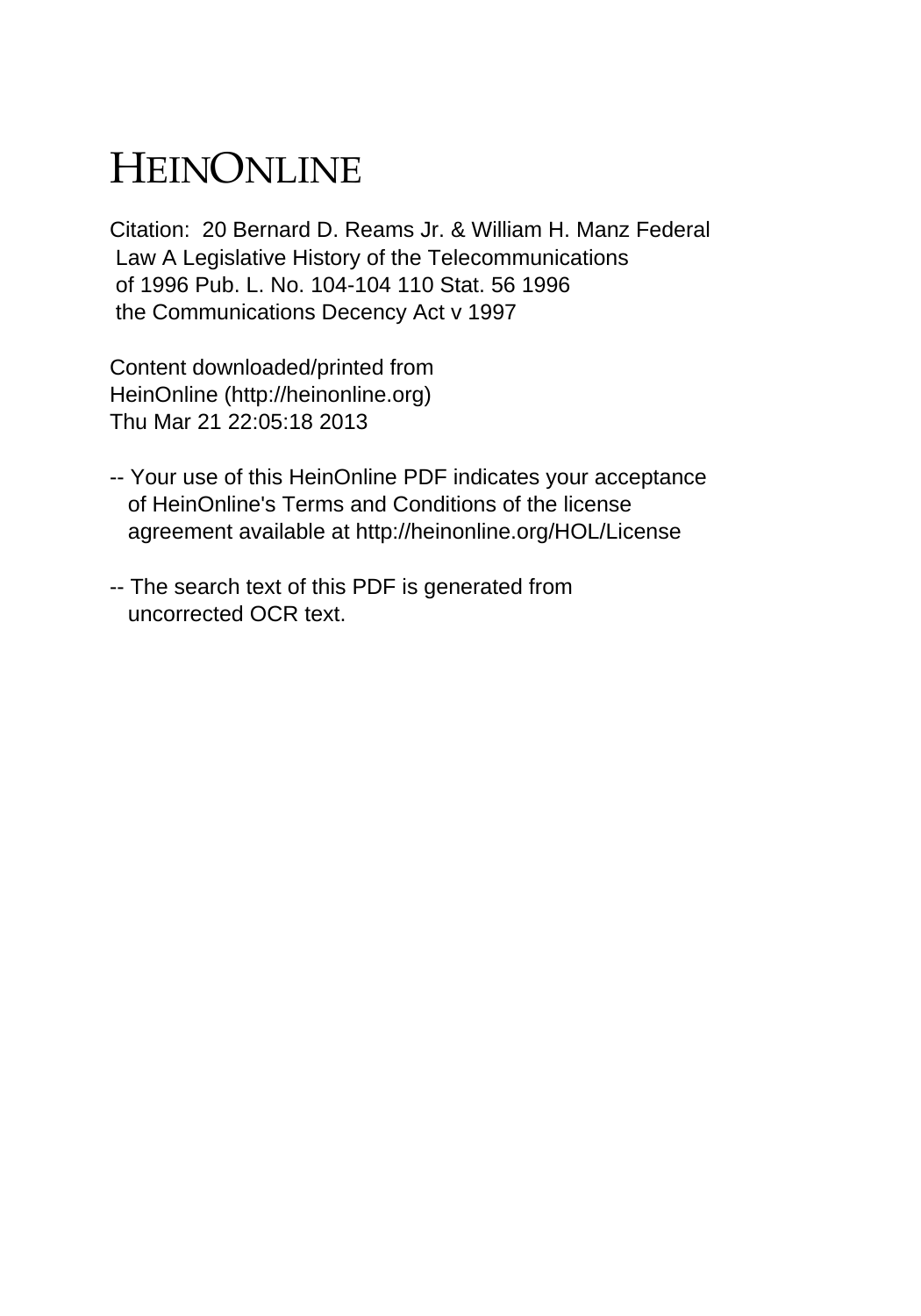## **INTRODUCTION**

## **AN OVERVIEW OF THE TELECOMMUNICATIONS ACT OF 1996**

The "Telecommunications Act of **1996,"** signed into law on February **8, 1996,** opens up competition between local telephone companies, long-distance providers, and cable companies; expands the reach of advanced telecommunications services to schools, libraries, and hospitals; and requires the use of the new V-chip technology to enable families to exercise greater control over the television programming that comes into their homes. This Act lays the foundation for the investment and development that will ultimately create a national information superhighway to serve both the private sector and the public interest.

President Clinton noted that the Act will continue the efforts of his administration in ensuring that the American public has access to many different sources of news and information in their communities. The Act increases, from **25** to **35** percent, the cap on the national audience that television stations owned **by** one person or entity can reach. This cap will prevent a single broadcast group owner from dominating the national media market.

Rates for cable programming services and equipment used solely to receive such services will, in general, be deregulated in about three years. Cable rates will be deregulated more quickly in communities where a phone company offers programming to a comparable number of households, providing effective competition to the cable operator. In such circumstances, consumers will be protected from price hikes because the cable system faces real competition.

This Act also makes it possible for the regional Bell companies to offer long-distance service, provided that, in the judgment of the Federal Communications Commission **(FCC),** they have opened up their local networks to competitors such as long-distance companies, cable operators, and others. Ih order to protect the public, the **FCC** must evaluate any application for entry into the long-distance business in light of its public interest test, which gives the **FCC** discretion to consider a broad range of issues, such as the adequacy of interconnection arrangements to